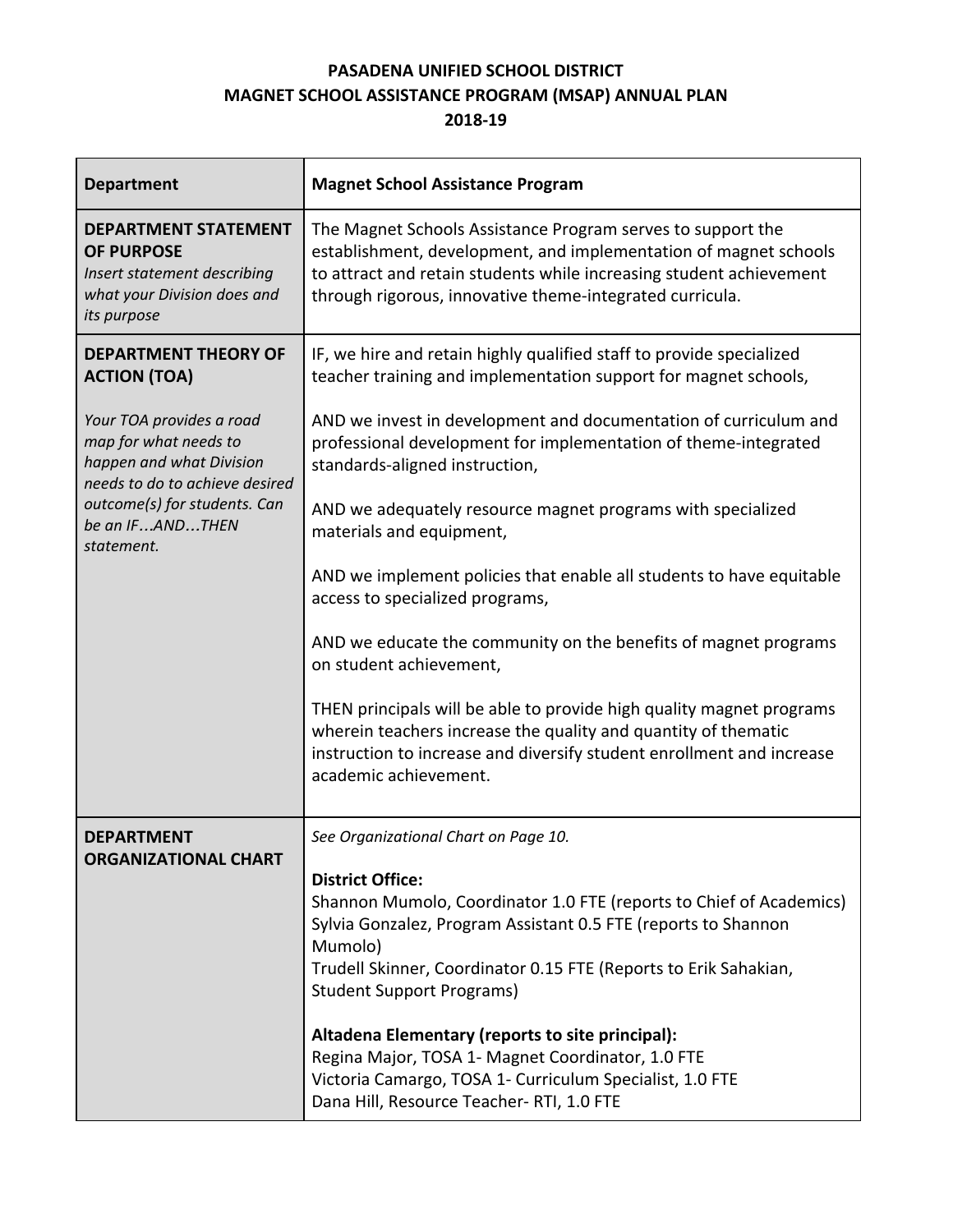|                           | Amy Marmol, TOSA 1- Magnet Technology, 0.6 FTE                                                                                                                                                                                                        |  |  |  |
|---------------------------|-------------------------------------------------------------------------------------------------------------------------------------------------------------------------------------------------------------------------------------------------------|--|--|--|
|                           | Washington Middle (reports to site principal):<br>Jason Trapp, TOSA 1- Spanish DLIP, 1.0 FTE<br>Reyna Haro, TOSA 1- Spanish DLIP, 1.0 FTE<br>Ivan Harris, Resource Teacher-RTI, 0.5 FTE<br>Cynthia Abbott, Teacher-Middle School- 0.2 FTE             |  |  |  |
|                           | Muir High (reports to site principal):<br>Richard Rosa, TOSA 1- Magnet Coordinator, 1.0 FTE<br>Alejandra Diaz, COSA 2- Counselor on Special Assignment, 1.0 FTE<br>Rosa Cruz, Resource Teacher-RTI, 1.0 FTE<br>Micah Williams-Brodi-Counselor-0.5 FTE |  |  |  |
| <b>DEPARTMENT CONTACT</b> | Shannon Mumolo, Coordinator                                                                                                                                                                                                                           |  |  |  |
| <b>TELEPHONE/E-MAIL</b>   | (626)396-3600 ext. 88122                                                                                                                                                                                                                              |  |  |  |

| Altadena Elementary for Arts, Muir High for Early College.<br>Management of teacher training and curriculum development<br>for implementation of the magnet theme at the magnet school.<br>Budget oversight support for procurement of magnet supplies.<br>Communication with the Program Officer from the U.S.<br>$\bullet$<br>Department of Education's Office of Innovation and<br>Improvement and Office of Civil Rights, including performance<br>reporting twice annually.<br>Data analysis of academic and desegregation information<br>$\bullet$<br>including grant evaluation in collaboration with the<br>grant-funded evaluator.<br>Coordination of magnet Steering Committee meetings. | <b>LIST OF SERVICES</b> | Please provide list of basic, ongoing services your Department currently<br>provides.<br>Assistance to principals in the creation and implementation of<br>the School's Magnet Schools Program.<br>Support for public relations and the recruitment of students at<br>the three new or significantly revised magnet schools:<br>Washington Middle for STEAM/Spanish Dual Language, |
|----------------------------------------------------------------------------------------------------------------------------------------------------------------------------------------------------------------------------------------------------------------------------------------------------------------------------------------------------------------------------------------------------------------------------------------------------------------------------------------------------------------------------------------------------------------------------------------------------------------------------------------------------------------------------------------------------|-------------------------|------------------------------------------------------------------------------------------------------------------------------------------------------------------------------------------------------------------------------------------------------------------------------------------------------------------------------------------------------------------------------------|
|----------------------------------------------------------------------------------------------------------------------------------------------------------------------------------------------------------------------------------------------------------------------------------------------------------------------------------------------------------------------------------------------------------------------------------------------------------------------------------------------------------------------------------------------------------------------------------------------------------------------------------------------------------------------------------------------------|-------------------------|------------------------------------------------------------------------------------------------------------------------------------------------------------------------------------------------------------------------------------------------------------------------------------------------------------------------------------------------------------------------------------|

| 1. Department Goals (Outcomes) 2018-19 (B) | Metrics (C) | Targets (D) |
|--------------------------------------------|-------------|-------------|
|--------------------------------------------|-------------|-------------|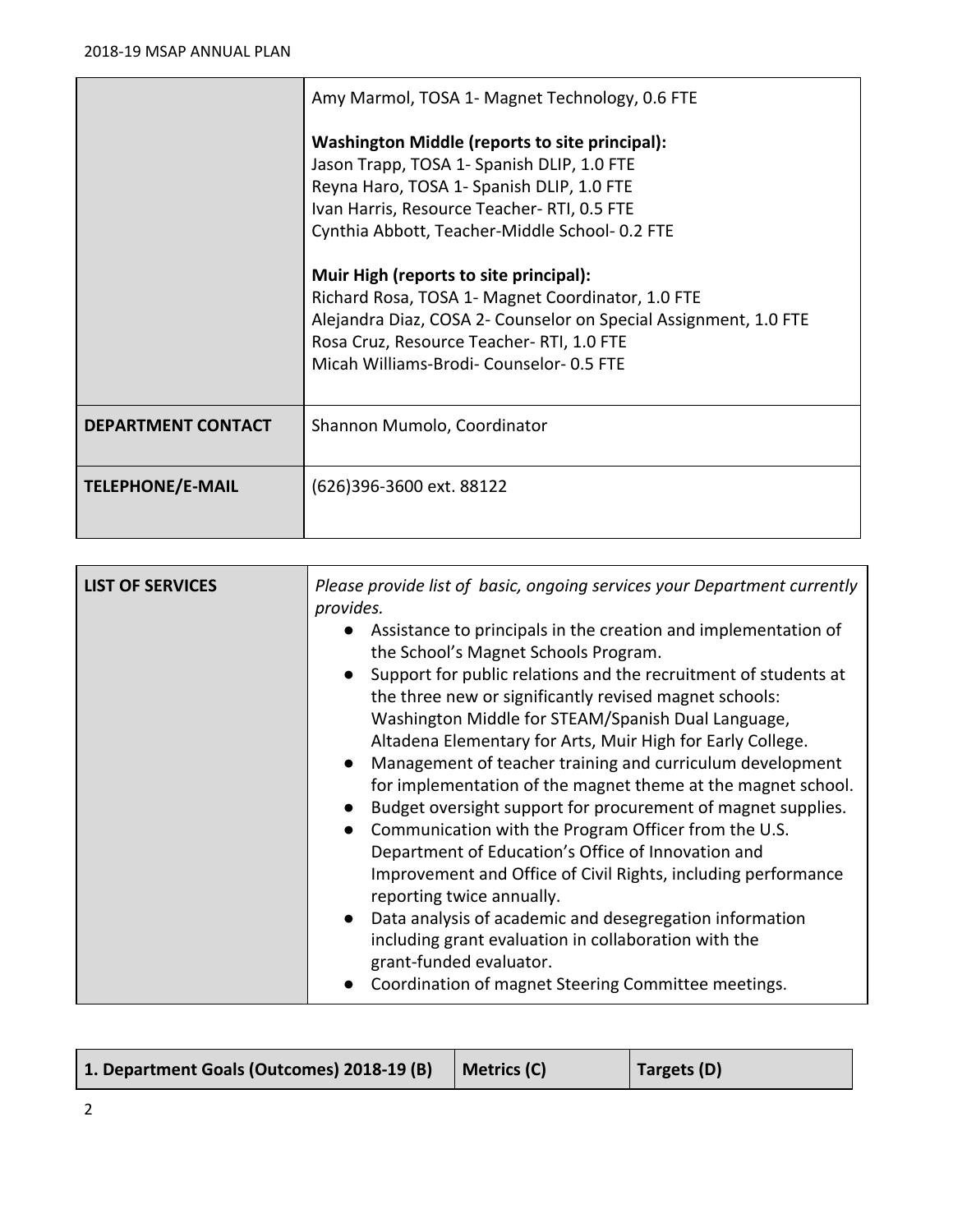| What outcomes do you want to see? For who?<br>Are they aligned to Strategic, LCAP, other<br>plans?                                                                                                                                                                      | How will you<br>measure impact?                                                                                             | Include baseline level, if<br>available                                                                                                                                                                                                                                                                                                                                              |  |
|-------------------------------------------------------------------------------------------------------------------------------------------------------------------------------------------------------------------------------------------------------------------------|-----------------------------------------------------------------------------------------------------------------------------|--------------------------------------------------------------------------------------------------------------------------------------------------------------------------------------------------------------------------------------------------------------------------------------------------------------------------------------------------------------------------------------|--|
| By Norm Day of each project year, magnet<br>schools will reduce the isolation of<br>Hispanic/Latino students, Black/African<br>American students, and socioeconomically<br>disadvantaged students.                                                                      | Norm Day<br>enrollment data                                                                                                 | Altadena:<br><b>Black/African American</b><br>students-23%<br>Socioeconomically<br>disadvantaged students-<br>72%<br><b>Washington:</b><br>Hispanic/Latino students<br>-85% Socioeconomically<br>disadvantaged students-<br>77%<br>Muir:<br>Hispanic/Latino students-<br>71%<br><b>Black/African American</b><br>students-22%<br>Socioeconomically<br>disadvantaged students-<br>71% |  |
| By the end of each project year (September<br>30), at least 15% (2018-2019) of all core<br>academic subject units will meet district and<br>project quality criteria.                                                                                                   | Peer reviews using a<br>unit quality rubric                                                                                 | 15%                                                                                                                                                                                                                                                                                                                                                                                  |  |
| By the end of each project year, all students at<br>magnet schools will receive magnet theme<br>instruction coordinated with or including<br>systemic reforms.                                                                                                          | Evaluator provided<br>dosage guide<br>including discrete<br>(separate) magnet<br>classes plus<br>integrated course<br>hours | 3 hours/week                                                                                                                                                                                                                                                                                                                                                                         |  |
| By the end of each project year, the percentage<br>of all students scoring at level 3 (Met Standard)<br>or 4 (Exceeded Standard) on the English<br>Language Arts and Mathematics Smarter<br>Balanced Assessment will increase, when<br>compared with the previous year. | <b>CAASPP</b><br>performance,<br>schoolwide and by<br>subgroup                                                              | Increase from previous<br>year<br>(Baseline available<br>10/30/18                                                                                                                                                                                                                                                                                                                    |  |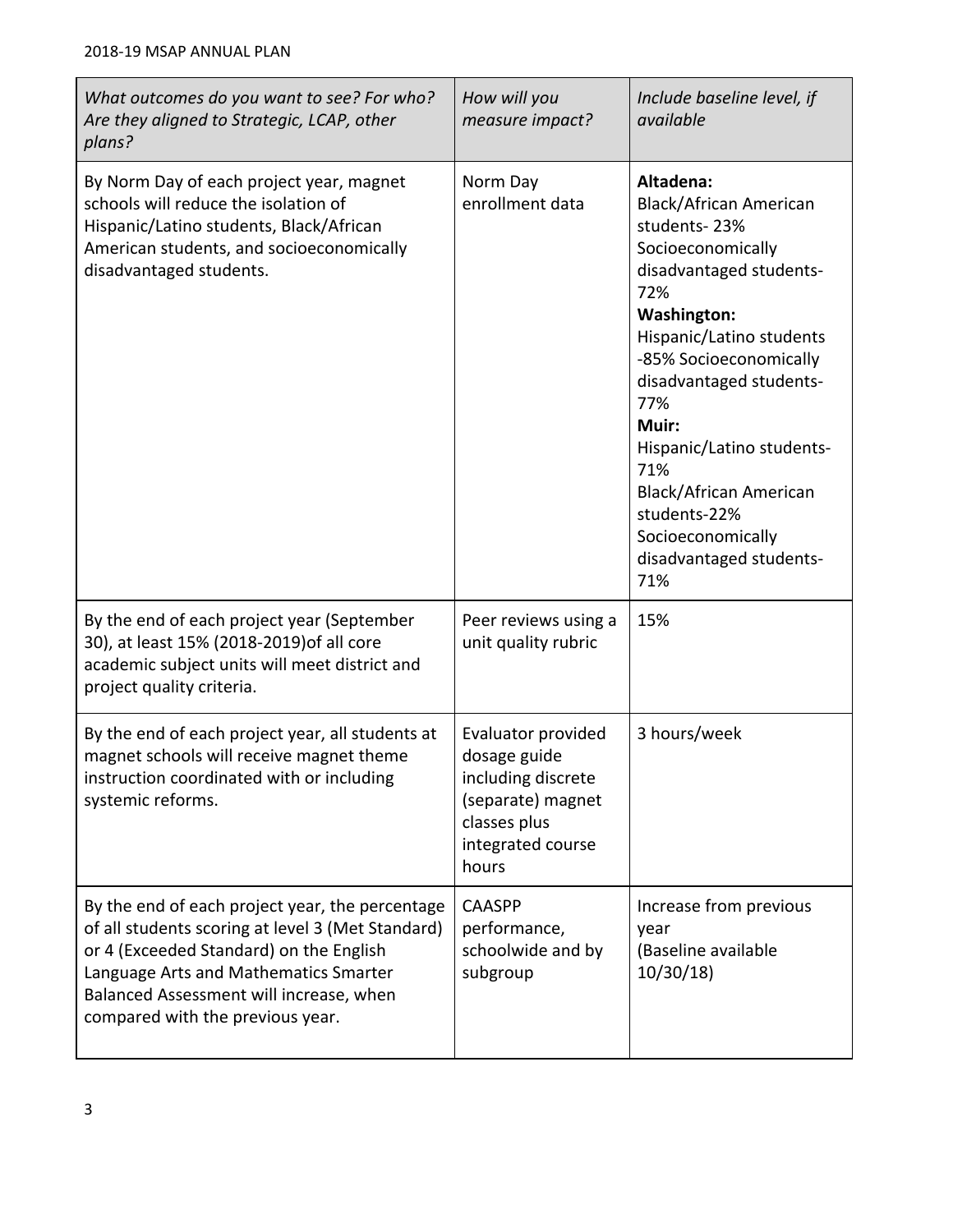| By the end of each project year, each magnet<br>school will increase its Distance From Level 3<br>score (DF3) in English Language Arts and<br>mathematics, when compared to the previous<br>year.<br>By the end of each project year, John Muir High<br>school will increase its graduation rate when<br>compared to the previous year.                                                                     |                                                                |                                                                                               |
|-------------------------------------------------------------------------------------------------------------------------------------------------------------------------------------------------------------------------------------------------------------------------------------------------------------------------------------------------------------------------------------------------------------|----------------------------------------------------------------|-----------------------------------------------------------------------------------------------|
| By the end of each project year, at John Muir<br>High School, teachers will receive at least 25<br>hours (year 1) and 50 hours (years 2-5) of<br>professional development (e.g., workshops,<br>courses, coaching) directly related to the<br>improvement of curriculum and instruction<br>including the development and<br>implementation of the systemic reforms listed<br>in the school improvement plan. | Average number of<br>teacher professional<br>development hours | 50 hours- Magnet theme<br>50 hours- Behavioral RTI<br>50 hours- All other<br>systemic reforms |
| By the end each project year, for John Muir<br>High School, magnet school classes will reflect<br>their grade's enrollment for each racial/ethnic<br>group by ±15 percentage points.                                                                                                                                                                                                                        | Course student<br>enrollment                                   | 70%                                                                                           |
| By the end project years 2 through 5, magnet<br>schools will have a decrease (compared with<br>the previous year) in the suspension rate.                                                                                                                                                                                                                                                                   | Suspension rate                                                | Decrease from previous<br>year<br>(Baseline available<br>10/30/18                             |
| By the end each project years 2-5, at magnet<br>schools there will be an increase (compared<br>with the previous year) in the numbers of<br>parents<br>who participated in school activities.                                                                                                                                                                                                               | School event parent<br>attendance records                      | 5% from previous year<br>(Baseline available<br>10/30/18                                      |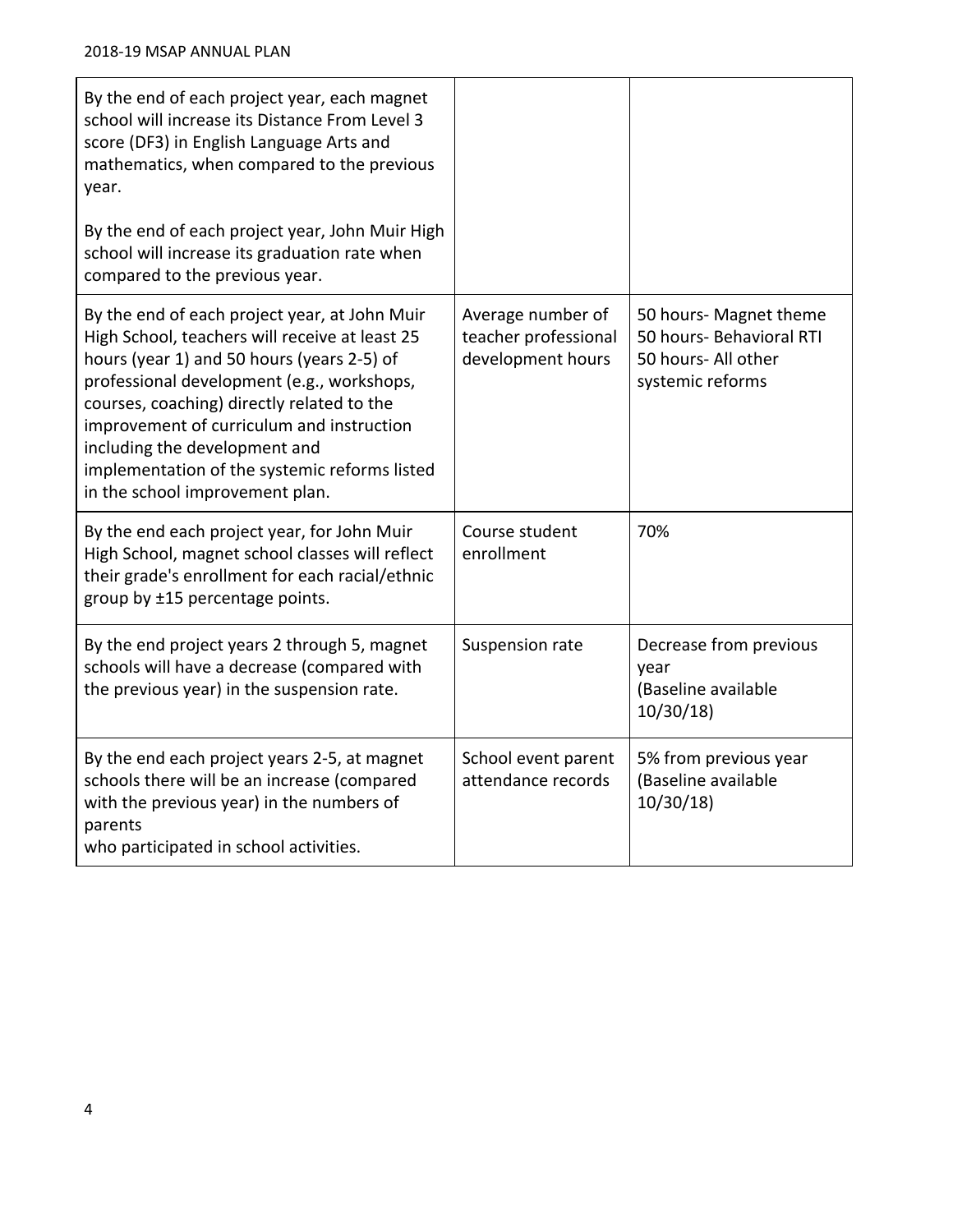| 2. Department Actions for 2018-19(E)<br>What will we do in 18-19 to achieve our goals and meet our targets?                                                                                                                                                                                                                                                                                                                      | Will this take additional<br>resources to do in 18-19?<br>Yes/No                                                                                                         |
|----------------------------------------------------------------------------------------------------------------------------------------------------------------------------------------------------------------------------------------------------------------------------------------------------------------------------------------------------------------------------------------------------------------------------------|--------------------------------------------------------------------------------------------------------------------------------------------------------------------------|
| Develop and implement a comprehensive marketing and recruitment<br>plan that increases awareness and support for the new program and<br>attracts students within and across the PUSD boundary. Create<br>recruitment and marketing plans that include target audiences,<br>effective messages, marketing tools, responsibilities, etc.                                                                                           | Yes, the U.S. Department<br>of Education awarded<br>funding for the explicit<br>purpose of implementing<br>these department actions<br>and all of those listed<br>below. |
| Conduct coordinated community outreach, branding and marketing<br>with key partners (partner organizations in the community: Pasadena<br>Educational Foundation, Pasadena Educational Network, the cities of<br>Pasadena, Altadena and Sierra Madre, Pasadena Chamber of<br>Commerce, Pasadena-Foothill Association of Realtors, libraries,<br>community centers, farmers' markets, popular street fairs and<br>festivals, etc.) |                                                                                                                                                                          |
| Complete branding and disseminate information about new magnet<br>programs.                                                                                                                                                                                                                                                                                                                                                      |                                                                                                                                                                          |
| Create a welcoming environment at the magnet site and create<br>multiple opportunities to get prospective families to visit the school in<br>person.                                                                                                                                                                                                                                                                             |                                                                                                                                                                          |
| Develop and implement theme-based elective units of study over the<br>course of the 5-year program (Altadena Arts, Washington Dual<br>Language/Rigor in STEAM, Muir Early College)                                                                                                                                                                                                                                               | <b>Instructional Coaches</b><br>(Resources Teachers) are<br>critical to this process and<br>are not MSAP-funded.                                                         |
| Collaborate with evaluators for unit quality assessment.                                                                                                                                                                                                                                                                                                                                                                         |                                                                                                                                                                          |
| Finalize and implement MSAP training schedule in collaboration with<br>Project Director, Principal, and CIPD Director. Begin MSAP training and<br>coordinate training logistics.                                                                                                                                                                                                                                                 |                                                                                                                                                                          |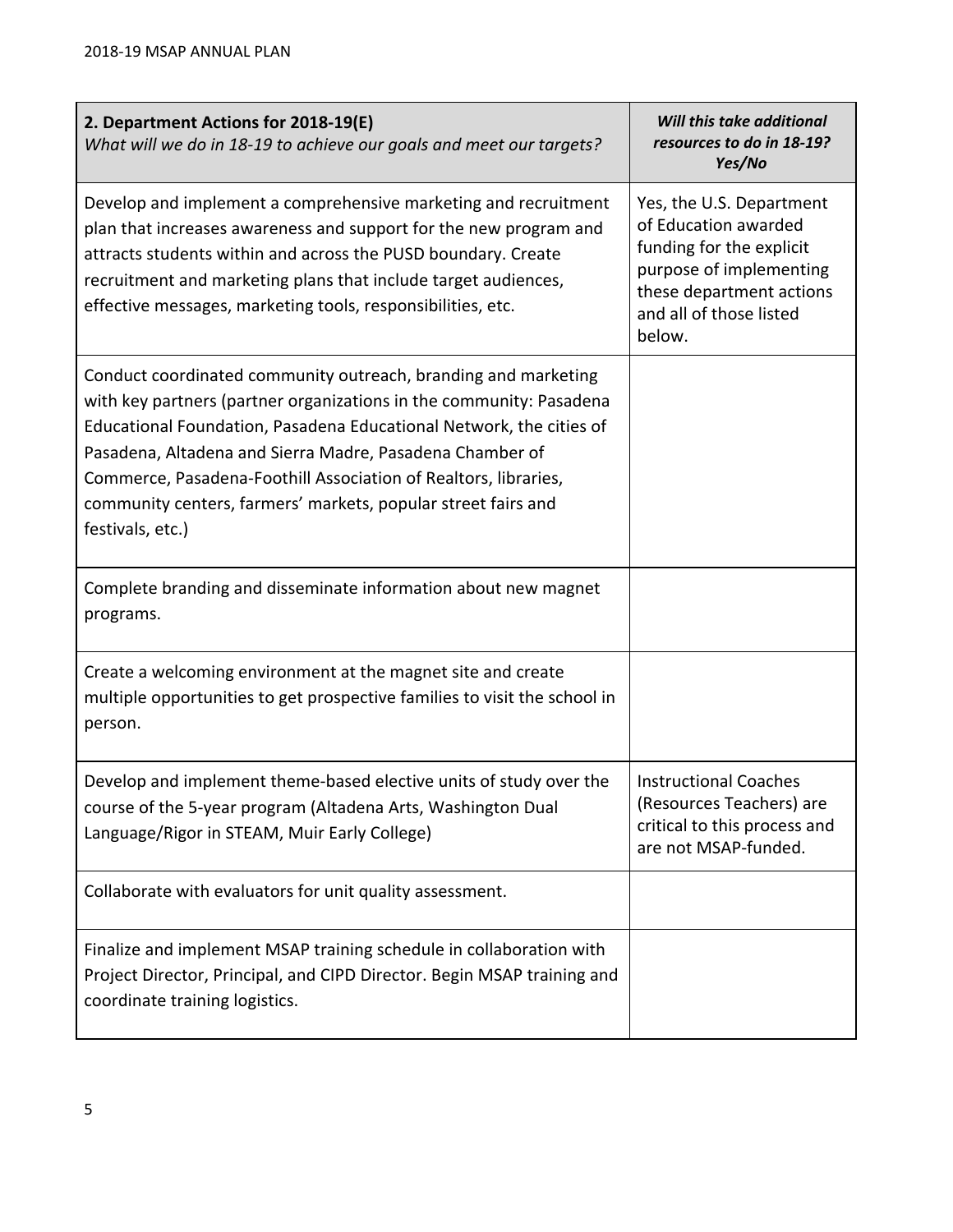| Outfit rooms with materials and technologies and materials that<br>promote visual and kinesthetic learning and thematic integration.                                                                                                                             |                                                                                                                                      |
|------------------------------------------------------------------------------------------------------------------------------------------------------------------------------------------------------------------------------------------------------------------|--------------------------------------------------------------------------------------------------------------------------------------|
| Identify and develop partnerships that enhance the thematic<br>programs at each site.                                                                                                                                                                            |                                                                                                                                      |
| Get quotes to purchase and install supplies and equipment including<br>furniture, kiosk computer stations and simultaneous translation<br>equipment.                                                                                                             |                                                                                                                                      |
| Train staff in Family Resource Center in customer service, culturally<br>responsive service, and knowledge of specific information to be<br>disseminated to families.                                                                                            |                                                                                                                                      |
| Integration of services and more effective interdepartmental<br>communications among PUSD's Office of Enrollment and other<br>relevant departments will support better communication with current<br>and prospective families and outreach about school options. | Community assistants and<br>liaisons are critical to this<br>work. Those positions are<br>not MSAP-funded.                           |
| Implement Behavioral Response to Intervention Schoolwide.<br>Implement Positive Support Plans for identified students. Provide<br>coaching and training in positive behavior interventions and supports.                                                         | The RTI Teacher is partially<br>MSAP-funded at<br>Washington. A<br>commitment of funds for<br>the additional 0.5 FTE is<br>critical. |
| Present Memorandum regarding best practices for socioeconomic<br>integration to Board and community members.                                                                                                                                                     |                                                                                                                                      |
| Partner with an Equity Assistance Center and SES consultants to<br>provide PD in the areas of equity and access.                                                                                                                                                 |                                                                                                                                      |
| Develop, beta-test, and implement a weighted lottery system that<br>serves as an equitable and viable way to best achieve our<br>socioeconomic diversity goals for recruitment and enrollment.                                                                   |                                                                                                                                      |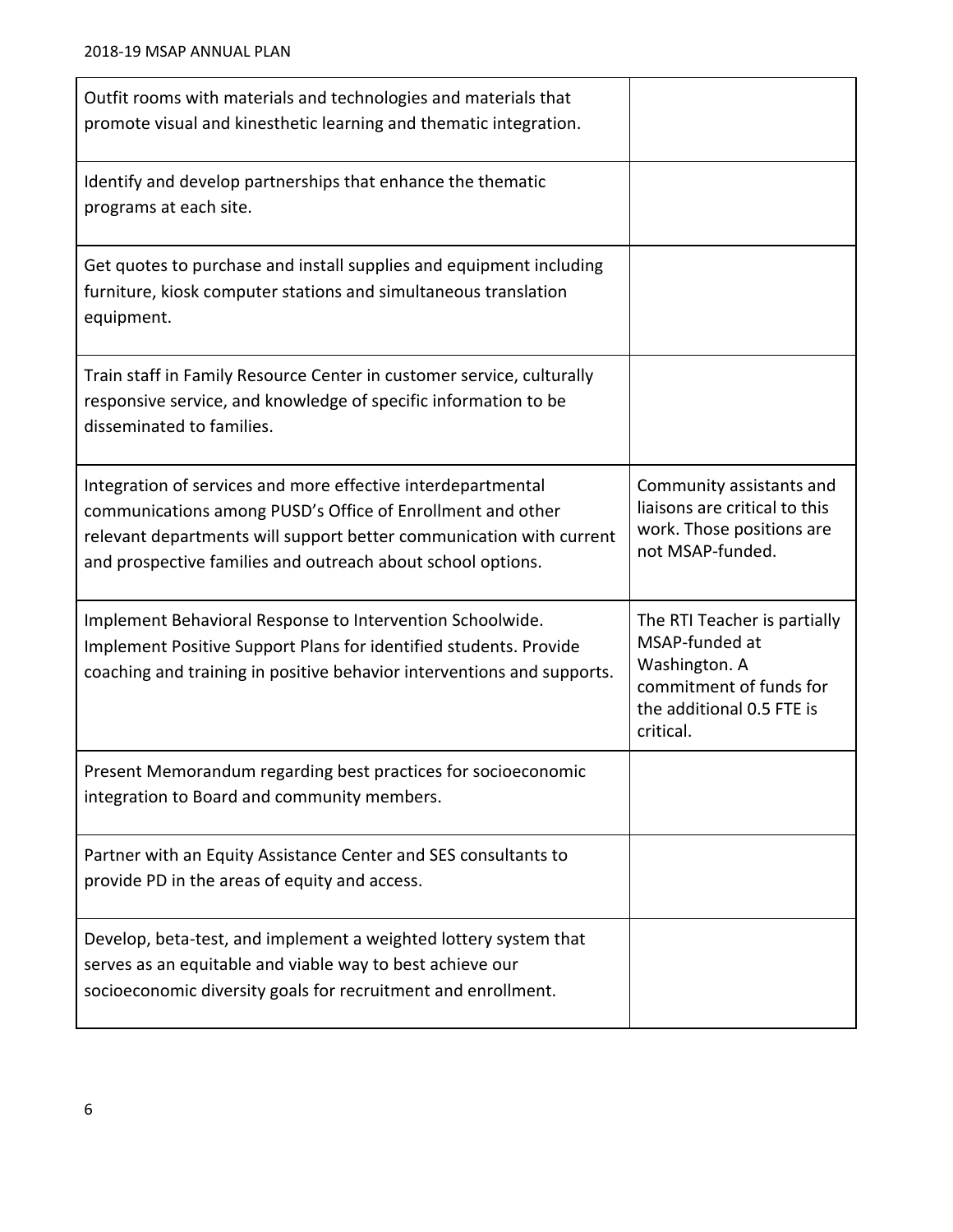| Schedule and conduct Steering Committee meetings. The Steering<br>Committee will meet at least five times per year during all five project<br>years. Magnet Coordinators join School Site Councils.                              |  |
|----------------------------------------------------------------------------------------------------------------------------------------------------------------------------------------------------------------------------------|--|
| Collaborate with Evaluators to monitor progress toward performance<br>measures.                                                                                                                                                  |  |
| Provide site guidance for the grant and monitor progress towards full<br>and effective implementation of each magnet school and associated<br>component: Project implementation, Progress toward outcomes,<br>Budget monitoring. |  |

## **ALIGNMENT TO LCAP GOALS, ACTIONS, OUTCOMES & TARGETS 2018-20**

**Goal 1:** Students will demonstrate grade level knowledge in all core subjects and graduate in 4 years exemplifying our PUSD graduate profile. All students, English Learners (ELs), Foster Youth, eligible for Free/Reduced Meal Program, and others who have been less academically successful in the past, will have access to a robust course selection and will show academic achievement.

**Action 1.5** Provide enrichment, differentiation, and signature programs to support student engagement and college and career readiness

### **2018-19 ACTIONS & SERVICES**

With (Budget Location and estimated number of FTE funded by LCFF Supplemental & Concentration funds)

| #   | <b>LCAP Action/Service Description</b>                                                                                                                                                                                                                                                                                                                                                                                     | <b>LCAP Outcomes &amp; Targets</b>                                                                                                                                                                            |
|-----|----------------------------------------------------------------------------------------------------------------------------------------------------------------------------------------------------------------------------------------------------------------------------------------------------------------------------------------------------------------------------------------------------------------------------|---------------------------------------------------------------------------------------------------------------------------------------------------------------------------------------------------------------|
| 1.5 | Offer Signature Programs – Magnet schools,<br>International Baccalaureate (IB), and dual<br>language immersion programs designed to<br>provide specialized, unique, theme-based<br>programs to increase student engagement,<br>socioeconomic integration, and academic<br>achievement (by resource and site). 3 FTE IB<br>teachers at Blair, 1 FTE IB Coordinator at Willard<br>Elementary. Other IB Program expenditures. | Expected outcomes and targets specific<br>to individual Magnet Schools for:<br>Goal 1: All applicable indicators<br>Goal 3, Indicator 3.7 School<br>Connectedness<br>Goal 4, Indicator 4.1 Parent Involvement |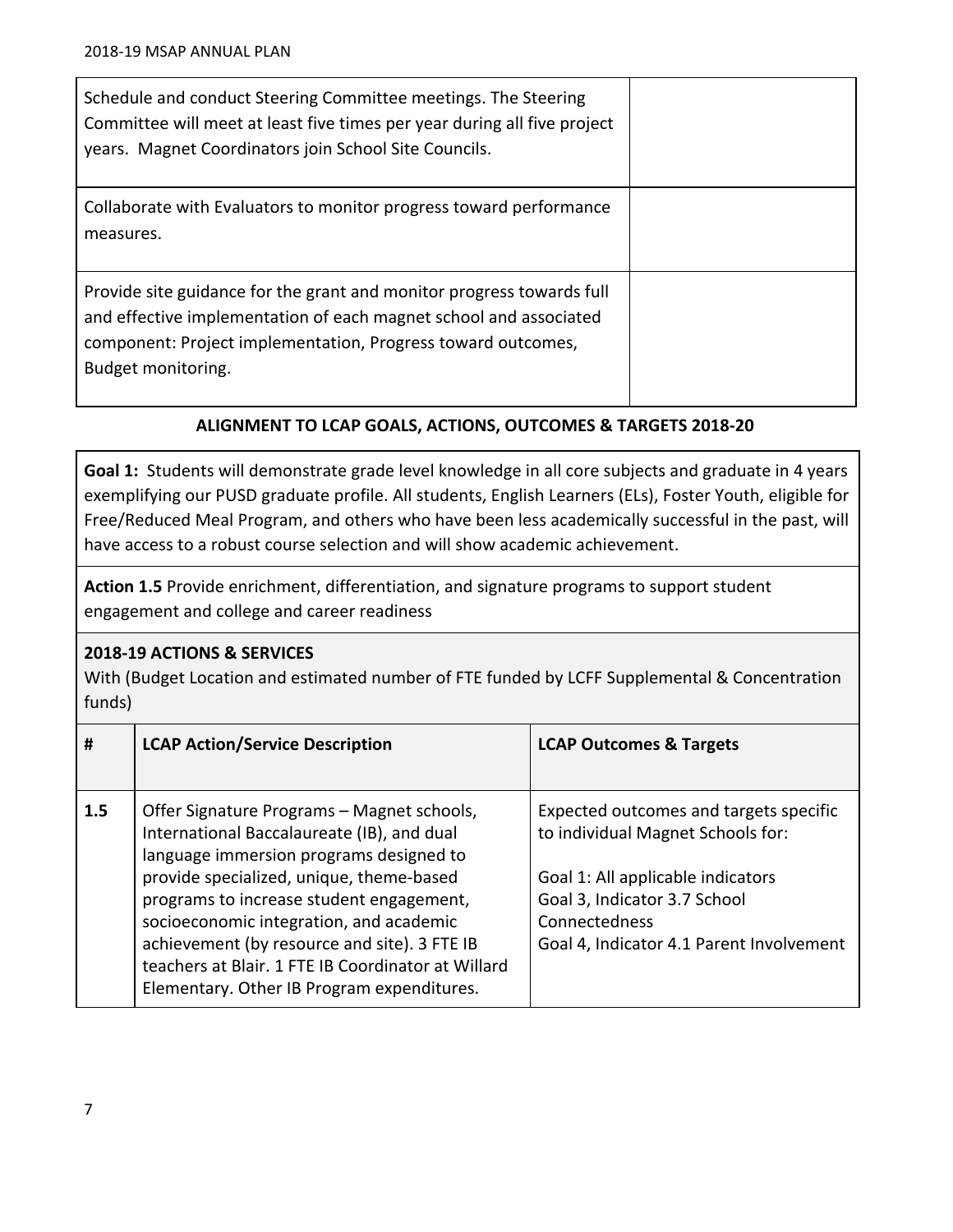#### **MSAP ORGANIZATIONAL CHART 2018-19**